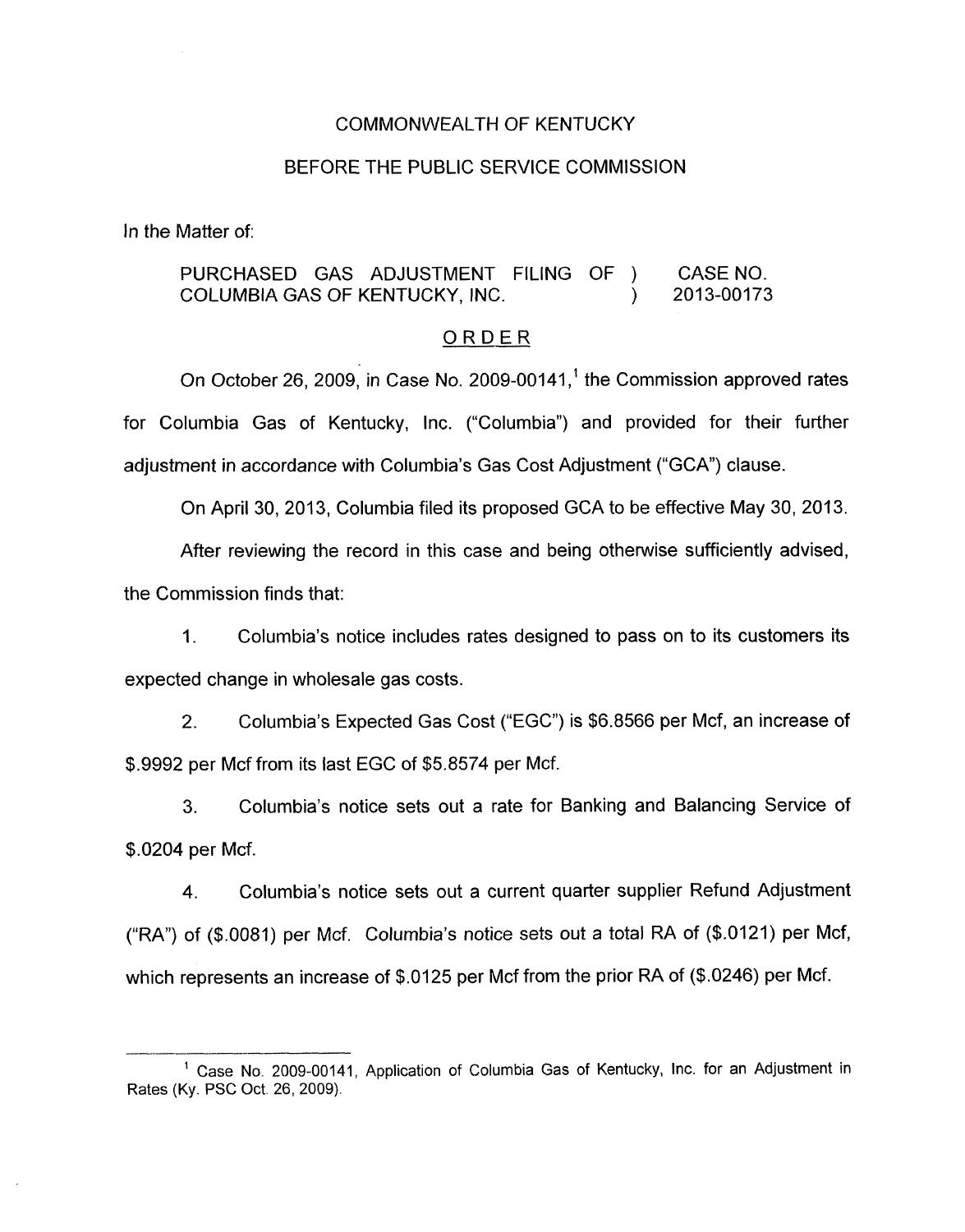5. Columbia's notice sets out its Actual Cost Adjustment ("ACA") of (\$1.3382) per Mcf, which represents no change from the previous ACA.

*6.* Columbia's notice sets out its Balancing Adjustment ("BA") of (\$.3815) per Mcf, which represents no change from the previous BA.

7. Columbia's notice sets out a Special Agency Service refund adjustment of (\$.0002) per Mcf, which represents no change from the previous rate.

8. Columbia's notice sets out its Gas Cost Incentive Adjustment ("GCIA") of \$.0108 per Mcf, which represents no change from the previous GCIA.

9. Columbia's approved Gas Cost Recovery rate ("GCR") is \$5.1354 per Mcf, which is an increase of \$1.0117 per Mcf from the previous GCR of \$4.1237 per Mcf.

IO. The rates in the Appendix to this Order are fair, just, and reasonable and should be approved for billing for the June 2013 billing cycle, beginning on May 30,  $2013.$ 

IT IS THEREFORE ORDERED that:

1. The rates in the Appendix to this Order are approved for billing with the final meter readings beginning on May **30,** 2013.

2. Within 20 days of the date of this Order, Columbia shall file with this Commission, using the Commission's electronic Tariff Filing System, revised tariff sheets setting out the rates approved herein and reflecting that they were approved pursuant to this Order.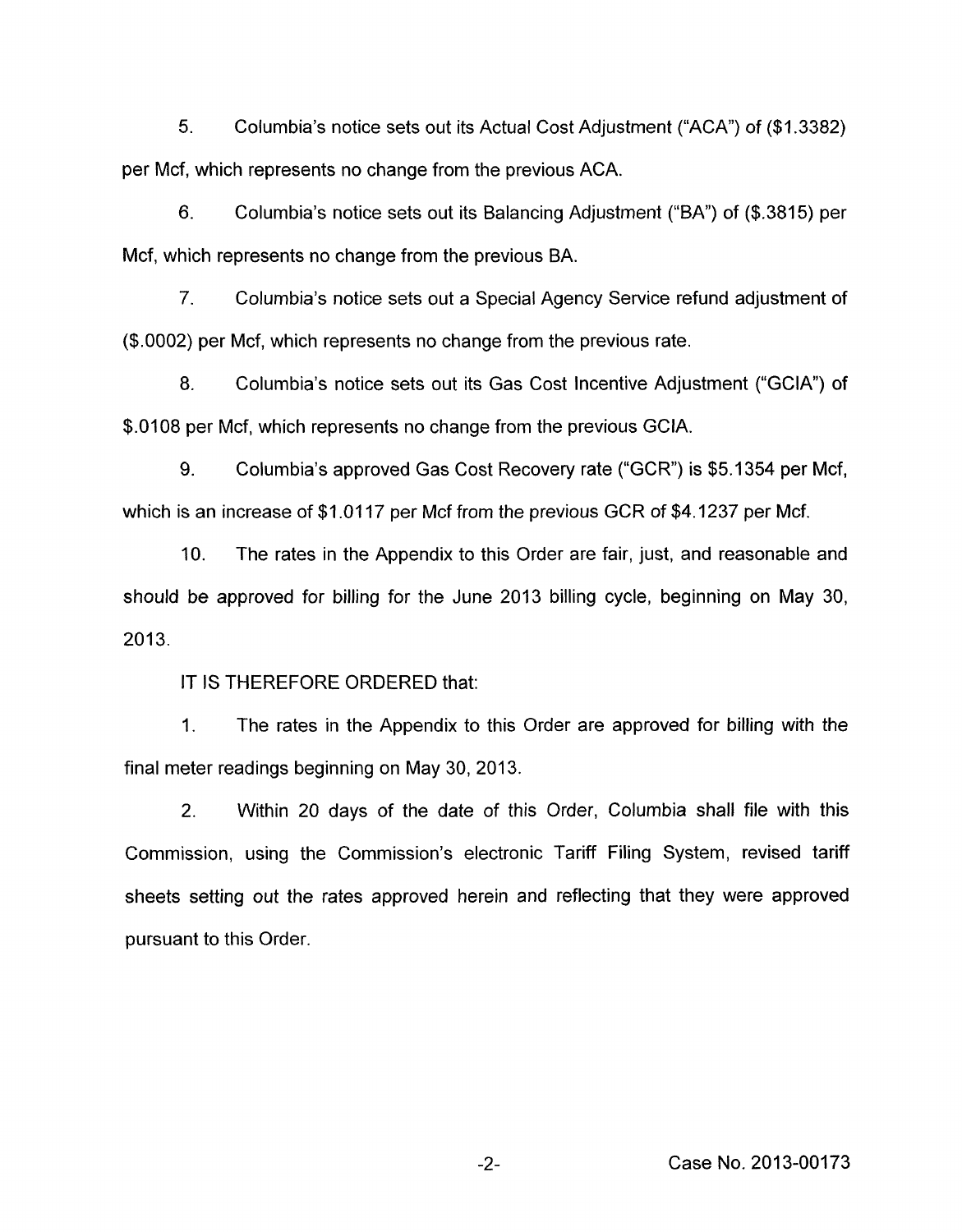| By the Commission                     |
|---------------------------------------|
| A<br><b>ENTERED</b>                   |
| MAY 16 2013                           |
| KENTUCKY PUBLIC<br>SERVICE COMMISSION |

ATTEST: Executive Director  $\frac{1}{2}$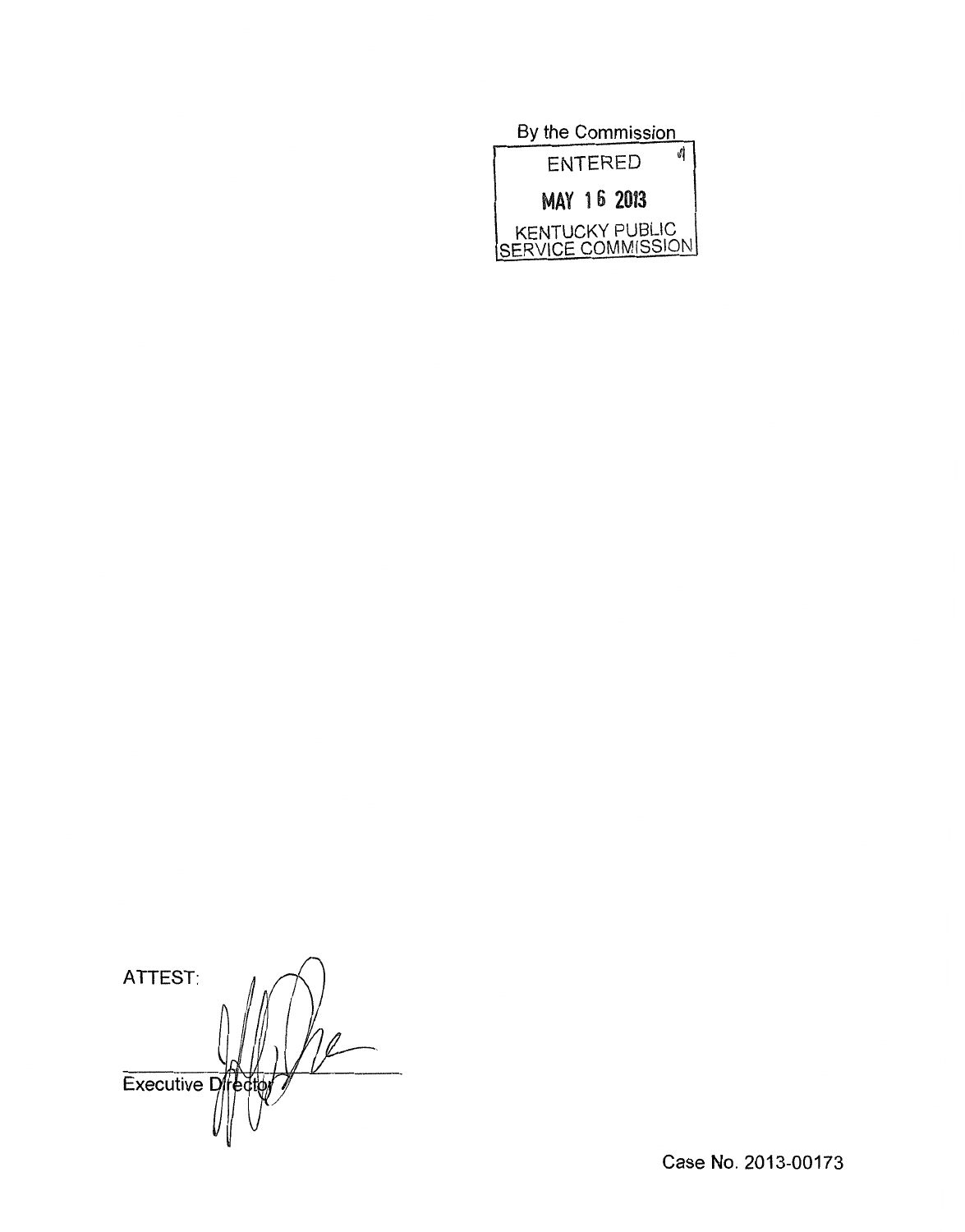## APPENDIX

# APPENDIX TO AN ORDER OF THE KENTUCKY PUBLIC SERVICE COMMISSION IN CASE NO. 2013-00173 DATED MAY 1 6 2013

The following rates and charges are prescribed for the customers in the area served by Columbia Gas of Kentucky, Inc. All other rates and charges not specifically mentioned herein shall remain the same as those in effect under authority of the Commission prior to the effective date of this Order.

# Gas Cost Recovery Rate

 $\hat{\mathcal{A}}$ 

The total Gas Cost Recovery Rate shall be \$5.1354 per Mcf effective May 30,  $2013.$